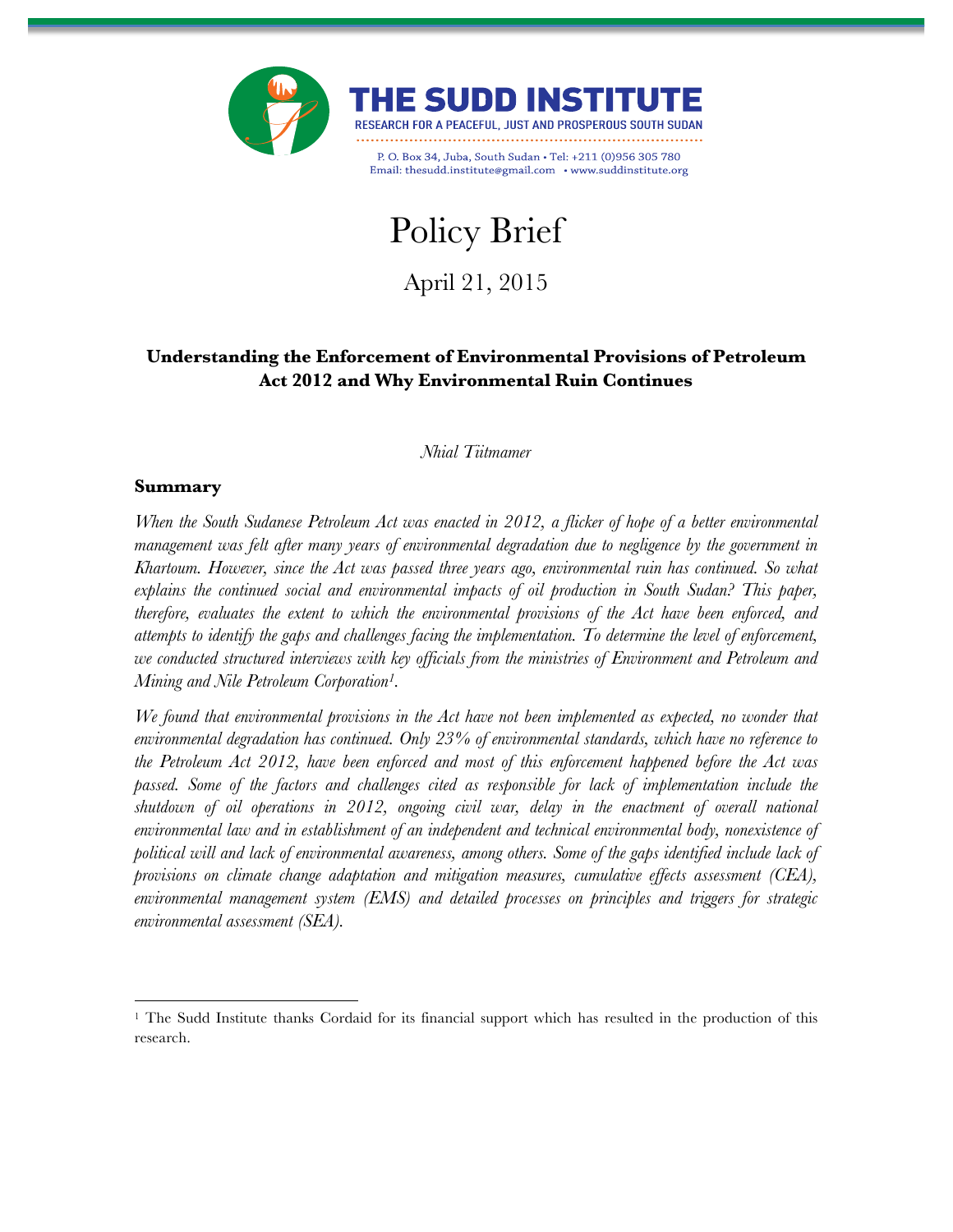*We recommend to the government and petroleum companies to (1) submit and publish past EIA, CEBS, Audit and SEA reports, (2) carry out a comprehensive social and environmental audit on the existing petroleum activities and rehabilitate the damaged environment and compensate the affected people as required by the Act, (3) speed up the finalization of the national environmental bill, create an independent and technical environmental regulatory body and give it the full responsibility to supervise, monitor and regulate environmental matters in the petroleum industry, (4) prioritize and enact regulations on EIA, SIA, climate change and emissions control, petroleum waste management, pollution damage fund, contingency fund, oil wells decommissioning plan and fund, greenhouse gases, and clean technology specifications for the industry, (5) consider amendment of the Act to include provisions on EMS, greenhouse gases limit, greenhouse gases reporting requirements, CEA and framework on clean technology specifications for the petroleum industry to reduce the industry's negative impacts and enhance its performance, and (6) accelerate the implementation of EMS and EMP as provided in the Act and recent regulation on EMS and EMP.*

#### **I. Introduction**

outh Sudan enacted the Petroleum Act in 2012, about a year after it attained its hard-fought independence. The main purpose of the Act is to manage the petroleum Sector 'in an ethical, efficient, transparent and accountable manner, on the basis of environmentally, socially, and economically sustainable principles.' The enactment of the Act raised hopes of a better environmental management after many years of environmental degradation and pollution due to petroleum activities and negligence by the government in Khartoum.2 However, since the Act was passed, environmental degradation has continued. Rueskamp et al. (2014) attribute contamination of drinking water to petroleum activities at Thar Jath and Mala Oil Fields in Unity State. Besides, a parliamentary fact-finding mission in 2013 found incredible evidence of environmental impacts in the oilfields in Unity and Upper Nile States. In addition, petroleum activities in Melut County in Upper Nile State have resulted in the loss of 37 villages and displacement of people whose lands have been converted into 'produced water3 ponds,' soil excavation areas, oil rigs stations and pipelines and access roads corridors.4 Most produced water is released into the environment without S

 <sup>2</sup> Before the old Sudan broke up in 2011, Khartoum government had the sole monopoly of the oil industry, extracting most of it from southern fields but did very little, if any at all, to care for the environment.

<sup>3</sup> Produced water is the water, which is separated from crude oil. It needs to be properly treated before being released to the environment.

<sup>4</sup> Bol, M.B. 2014. Scrutiny of South Sudan's Oil Industry: Oil Industry's Impact on Land Use Patterns in Upper Nile State.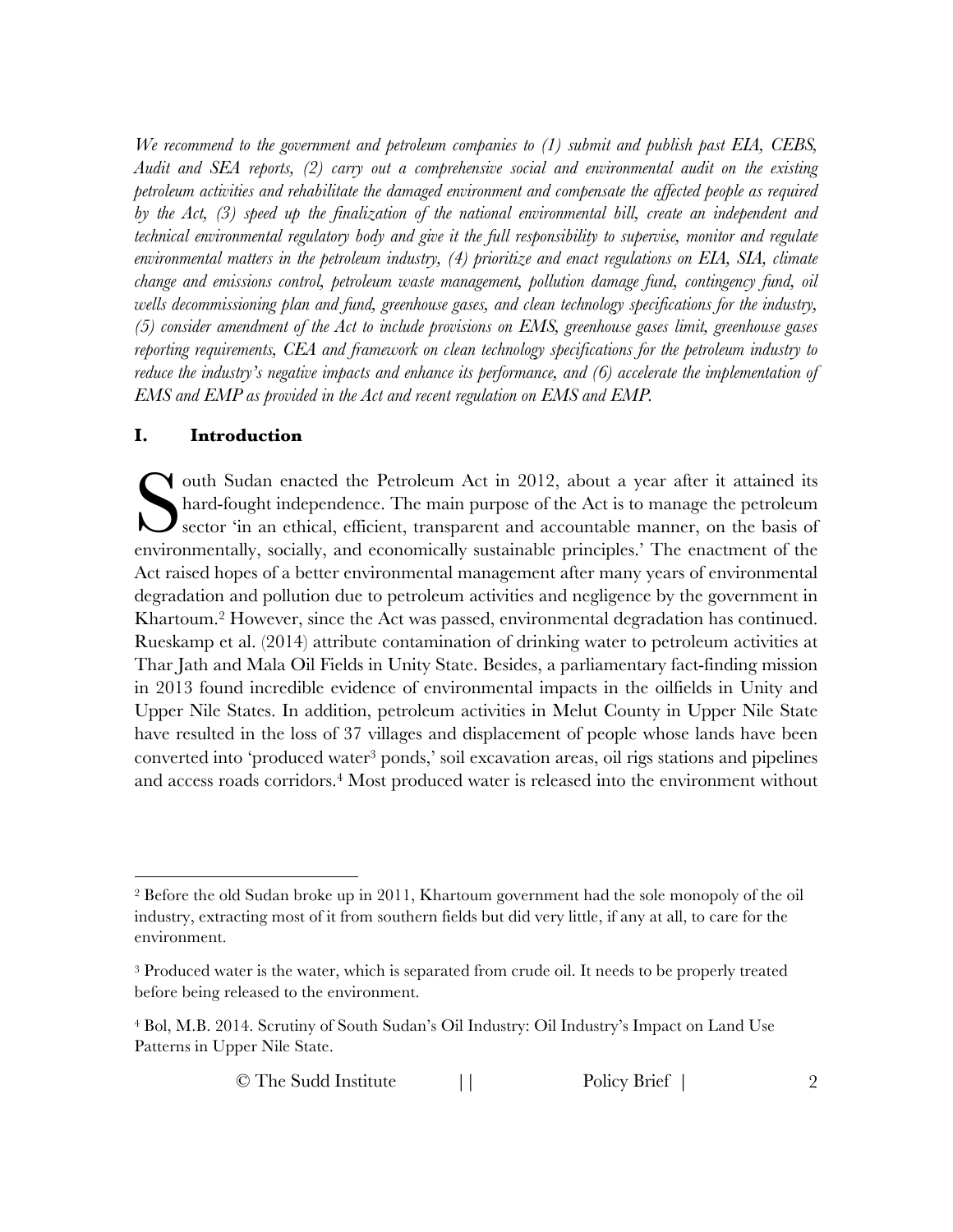undergoing treatment.<sup>5</sup> Such untreated wastewater contains toxic chemicals that carry serious negative consequences for aquatic life, people, livestock and wildlife.

This paper is an attempt to understand why environmental degradation resulting from oil production continues in South Sudan three years after the Act was passed in 2012. There are divergent views on this issue. On the one hand, some people believe that the government has not imposed stringent environmental policies on the petroleum companies. This is coupled with lack of culture of environmental norms and values and the tendency by the companies to cut costs at the expense of environmental protection.6 On the other hand, others attribute the petroleum related environmental pollution in South Sudan to lack of environmental laws. This view is shared by a 2013 National Legislative Assembly's fact-finding mission to the oil producing areas, which blames lack of environmental laws for the degradation. However, the reality is that the country has some environmental laws, including the Transitional Constitution, 2011, and the provisions in this Act, to address petroleum environmental impacts. Given that the laws exist, what exactly explains the continued social and environmental impacts of oil production in South Sudan? This paper, therefore, evaluates the extent to which the environmental provisions of the Petroleum Act, 2012 have been enforced, and attempts to identify the gaps and challenges facing the implementation. Findings should enable the government and stakeholders to take informed actions in addressing environmental impacts related to the petroleum sector.

It goes without saying that environmental protection has been neglected. However, it is costly to ignore and treat environmental protection as a fringe issue. Environmental degradation does not only affect people and the environment, it also costs oil companies reputation<sup>7</sup> and real money, which could lead to bankruptcy and possible collapse.<sup>8</sup> For example, Union Carbide suffered immensely after the 1984 Bhopal disaster in India, which killed over 3000 people.<sup>9</sup> ExxonMobil and British Petroleum (BP) lost billions of dollars in

<sup>9</sup> Ibid

 <sup>5</sup> Patey. L. 2012. Lurking beneath the surface: Oil, environmental degradation, and armed conflict in Sudan. In High-Value Natural Resources and Peacebuilding, ed. P. Lujala and S. A. Rustad. London: Earthscan.

<sup>6</sup> Patey. L. 2012. Lurking beneath the surface: Oil, environmental degradation, and armed conflict in Sudan. In High-Value Natural Resources and Peacebuilding, ed. P. Lujala and S. A. Rustad. London: Earthscan.

<sup>7</sup> Eccles, R. G. 2007. Reputation and its risk. *Harvard Business Review*, 104 -114.

<sup>8</sup> Esty, D.C. and Winston, A.S. 2006. Green to Gold: How Smart Companies Use Environmental Strategy to Innovate, Create Value, and Build Competitive Advantage. New Haven: Yale University Press.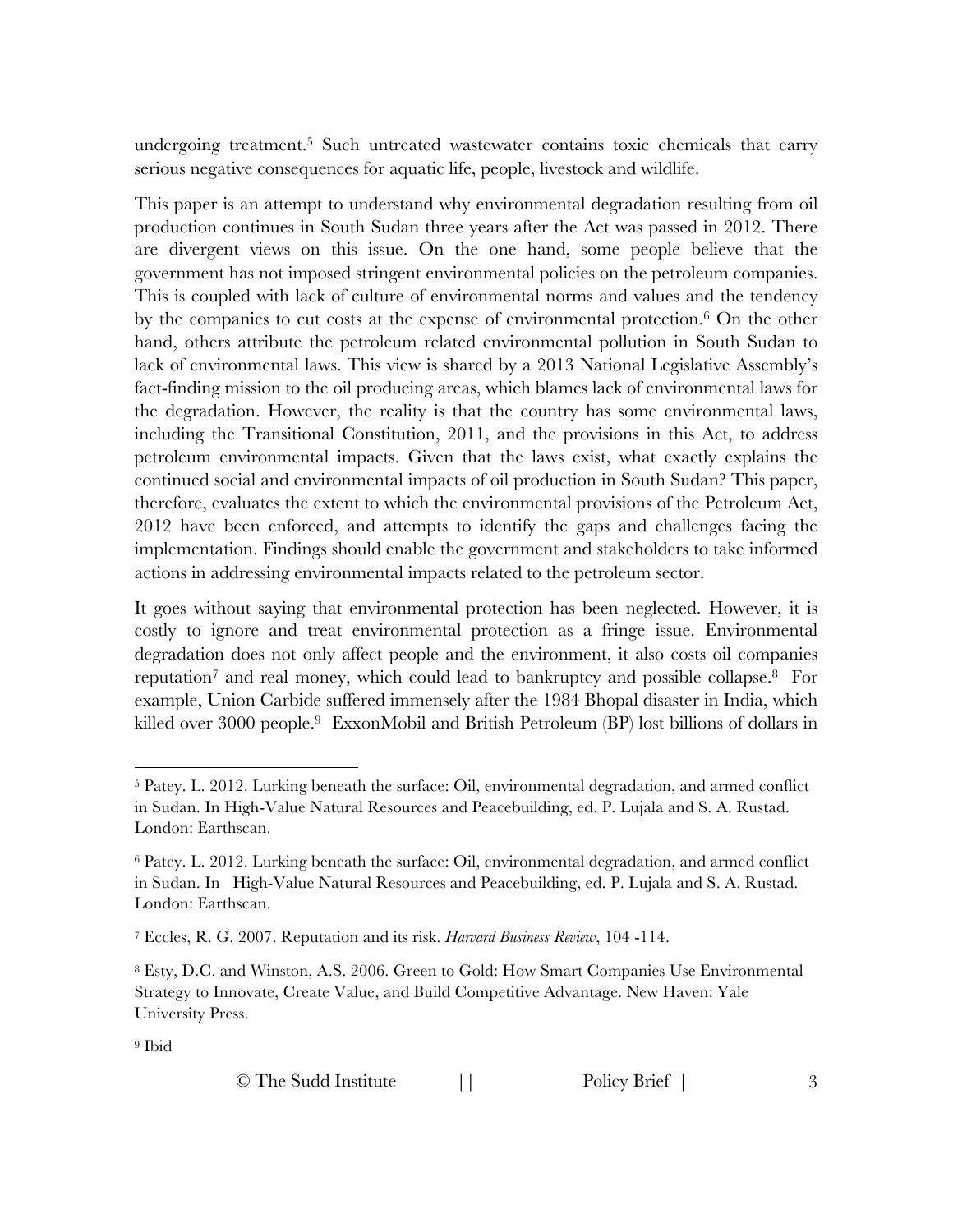punitive charges and cleanup for Exxon Valdez Oil Spill (1989) and Deepwater Horizon Oil Spill (2010) respectively. Sony, a Japanese electronics company, lost about \$130 million when cadmium, a toxic chemical, was found in the cables of its game control.<sup>10</sup> Reputation and financial costs combined with dwindling level of natural resources and pressure from the stakeholders have moved the environmental protection to the center of business strategy to safeguard reputation, save money and create a competitive advantage. In most cases, it pays to protect the environment. For example, it cost BP about \$20 million to develop and implement its carbon policy. In return, the company saved \$650 million over the first few years.<sup>11</sup> By the year 2006, BP's saving from its carbon policy reached \$1.5 billion, something they had not imagined when they started the policy change. Toyota, through its environment friendly car, the Prius, achieved a sale rise, expanded production and collected a record profit of \$11.8 billion in 2006 and earned ''the title of world's largest automaker."12 Toyota reached this feat because it had put the environment at the center of its business strategy "ahead of all the selling points that automakers traditionally used: size, speed, performance, or even ability to attract beautiful girls or hunky guys."<sup>13</sup>

Stringent regulatory framework matters in ensuring that companies put environmental protection at the center of a business strategy. However, this depends on a particular country to a certain extent.<sup>14</sup> For example, countries with strong environmental values<sup>15</sup> are more likely to create stringent regulatory framework and put the environment at the center of business strategy. They are also more likely to yield to pressure or to improve their practices overseas if faced with stakeholder pressures back home. For example, Talisman, a Canadian petroleum company, quit the South Sudanese petroleum industry and sold its concessions after facing huge pressure from stakeholders back in Canada accusing it of human rights violations due to its participation in an industry that was seen as fueling the North –South Sudan Civil War. South Sudan needs a strong environmental awareness to instill strong environmental values which can create a fertile ground for implementing stringent regulatory framework.

<sup>15</sup> Strong environmental values and culture are created through environmental education and awareness. Therefore, adequate environmental education/awareness is important for the authorities to develop and implement stringent regulatory framework.

 <sup>10</sup> Ibid

<sup>11</sup> ibid

<sup>12</sup> Ibid

<sup>13</sup> Ibid

<sup>14</sup> Shadbegian, R., & Wolverton, A. 2010. Location decisions of US pollution plants: theory, empirical evidence and consequences. *International Review of Environmental and Resource Economics*, 1-49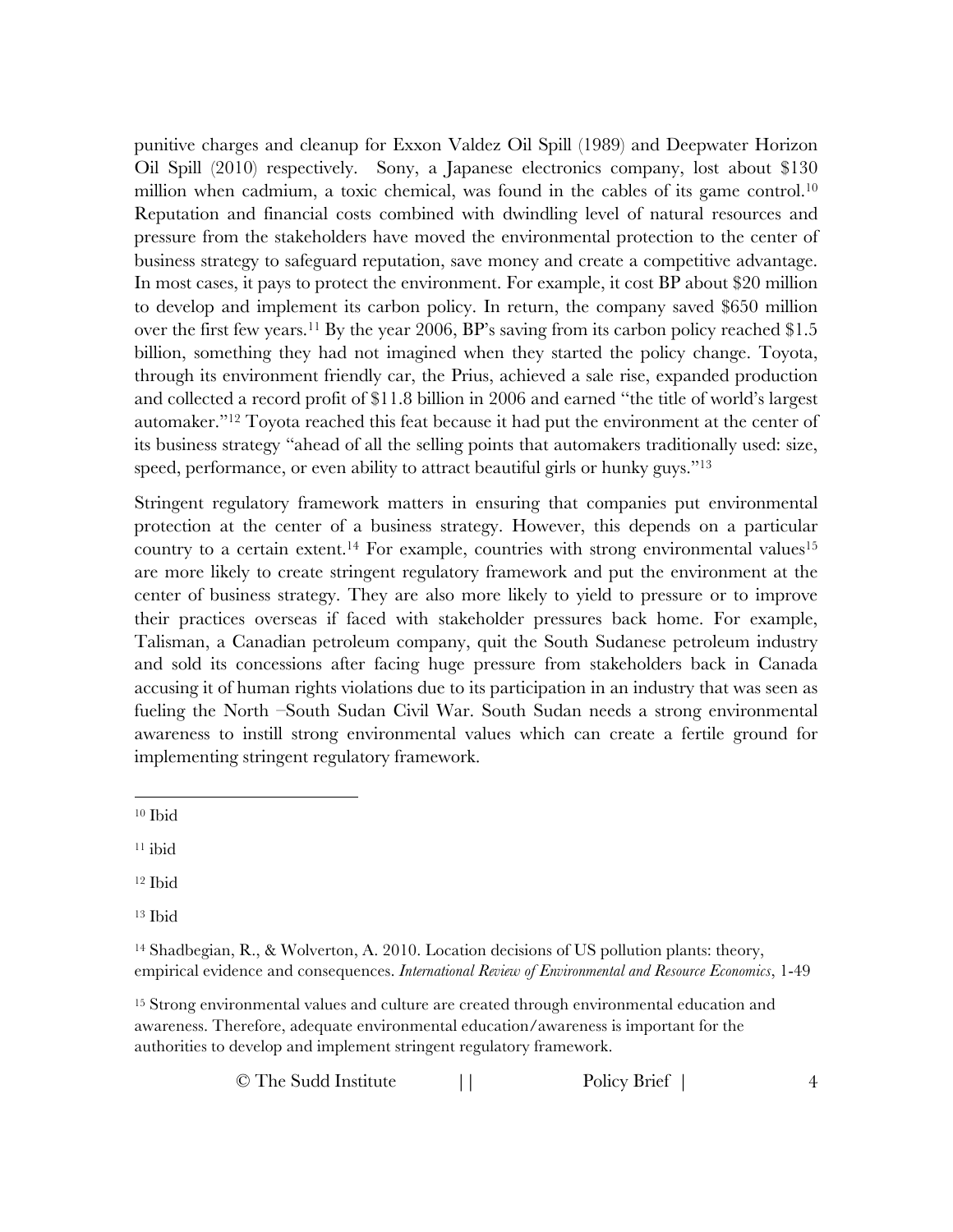This analysis focuses on the implementation of strategic environment assessment<sup>16</sup> (SEA), environmental and social impact assessment<sup>17</sup> (ESIA), comprehensive environmental baseline study<sup>18</sup> (CEBS), environmental management plan<sup>19</sup> (EMP) and environmental audit20. Other important provisions whose enforcement the paper also assesses include pollution damage fund<sup>21</sup>, contingency fund<sup>22</sup>, creation of regulations<sup>23</sup> to implement some of the above provisions and transparency of some of these practices<sup>24</sup>. For this review, structured interviews were conducted with key informants from the ministries of Environment and Petroleum and Mining and the state owned Nile Petroleum Corporation to determine the level of enforcement. The paper is structured as follows: Section II summarizes the provisions of the Act, Section III discusses results, and Section IV concludes with policy recommendations.

## II. Environmental Provisions in the Petroleum Act 2012

The Act requires the ministry responsible for petroleum, in consultation with the ministry responsible for the environment, to 'initiate and coordinate a strategic environmental assessment (SEA) before opening an area for petroleum activities pursuant to Section 15.' Section 15 of the Act states that 'the Council of Ministers may, in consultation with the Ministry, open an area for petroleum activities after a strategic environmental assessment is carried out and a determination made by the Council of Ministers to open the area in accordance with Section 59 of the Act.' SEA is defined as a ''formalized, systematic and comprehensive process of evaluating a policy, plan and program and its alternatives including the preparation of a written report on the findings of that evaluation and using the findings in publicly accountable decision making.''25 Put differently, SEA is a system of

<sup>25</sup> Therive, l R., Wilson, E, Thompson, S., Heaney, D. and Pritchard, D. (1992), "Strategic Environmental Assessment", Earthscan Publications, London, U.K., 19-20.

 <sup>16</sup> Sub-section 59 (1) of the Petroleum Act 2012

<sup>17</sup> Sub -section 59 (2)

<sup>18</sup> Sub - section 59 (3)

<sup>19</sup> Section 60

<sup>20</sup> Sub-section 100 (8)

<sup>21</sup> Sub –section 61 (3)

 $22$  Sub –section 54 (4)

<sup>23</sup> Sub-section 99 (n)

 $24$  Sub – sections 60 (4), 59 (4f), 59 (7)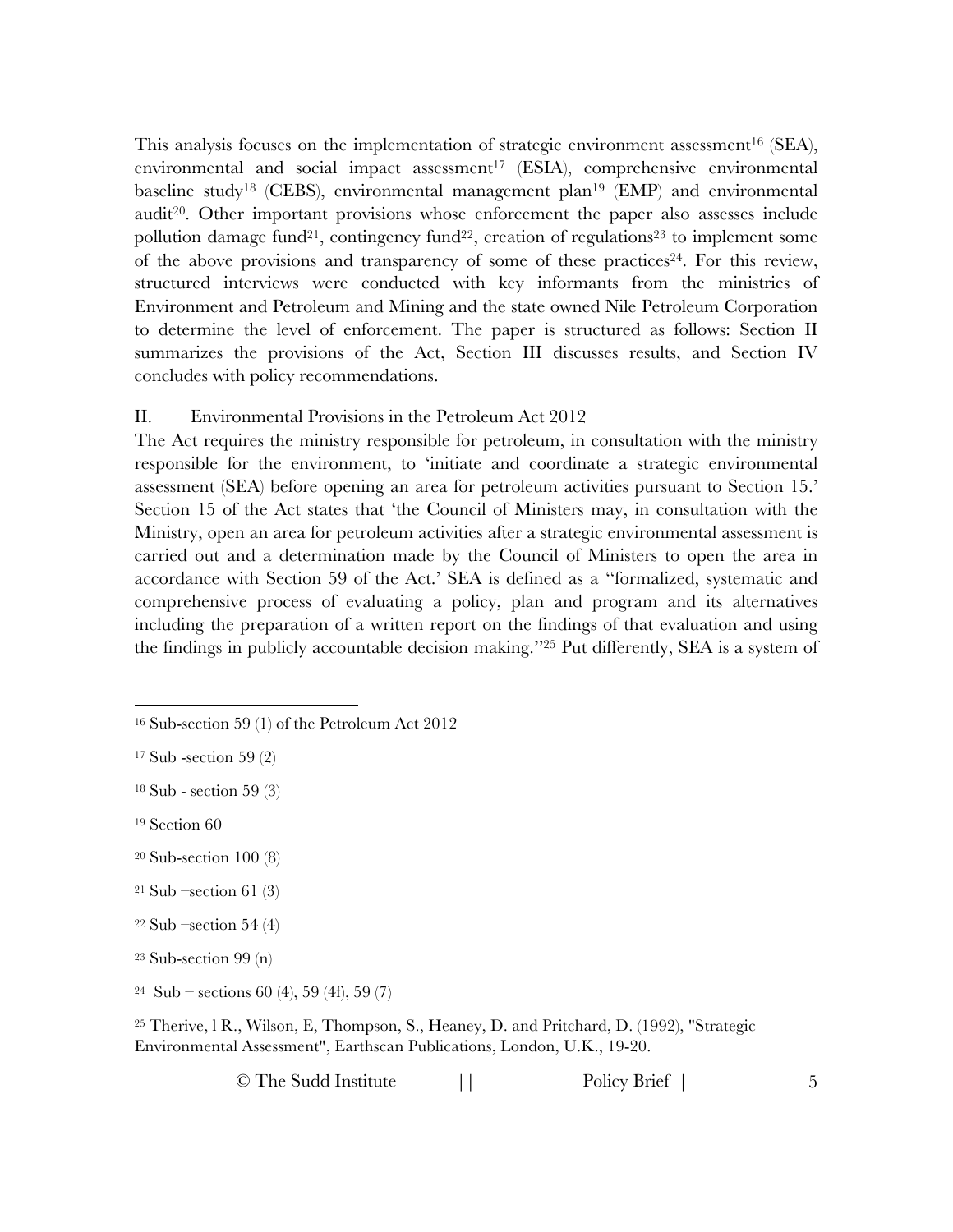integrating environmental measures into policies, plans and programs.  $26/27$  It is usually carried out before an Environmental Impact Assessment (EIA), which deals with environmental impacts of projects.

The Petroleum Act 2012 falls short of providing details of the processes, principles and triggers of the SEA apart from stating that it should be carried out before an area is opened for petroleum activities. There are four main components of an effective SEA. These include triggering mechanism, technical assessment, decision and follow up, and feedback.28 Triggers usually include a legal requirement and alternative for court to order a SEA if requested by stakeholders.29 The provision requiring SEA can be considered a legal trigger. However, the Act misses on other triggering mechanisms such as ordering it through court. In addition, SEA, in common practice, involves an assessment of the impacts of sectorial policies (e.g. petroleum sector policy on the environment) and clearly states the alternatives and measures to minimize the impacts of the sector on the environment. The 2012 Act misses on specifically stating the goal of SEA as that of incorporating environmental measures, strategies and principles into a petroleum policy. The rationale for SEA is that government policies have more adverse impacts on the environment than a single project (Buckley 1998).SEA has been designed to act as a tool to promote sustainable development, which the Act does not clearly state, even though it makes sustainability one of its main principles. Countries continue to tread on unsustainable development track because of lack of conducting SEA for policies, plans and programs.

The Act requires the ministry responsible for petroleum to act in consultation with the environment ministry to 'coordinate an environmental and social impact assessment (ESIA) that shall be initiated and undertaken by the licensee or contractor and linked to the strategic environmental assessment.' ESIA, according to the Act, must be conducted before the following:

- 1. Reconnaissance activities;
- 2. Exploration drilling;
- 3. Development and production;

<sup>28</sup> Buckley, R. (1998). Strategic Environmental Assessment. In Environmental Methods Review: Retooling Impact Assessment for the New Century. Ed. Porter, A. L. and Fittipaldi, J.J.

<sup>29</sup> Ibid

| © The Sudd Institute |  | Policy Brief |  |
|----------------------|--|--------------|--|
|----------------------|--|--------------|--|

 <sup>26</sup> Therivel, R., & Paridario, M. R. (2013). *The practice of strategic environmental assessment*. Routledge.

<sup>27</sup> Partidario, M. R. (1996). Strategic environmental assessment: key issues emerging from recent practice. *Environmental Impact Assessment Review*,*16*(1), 31-55.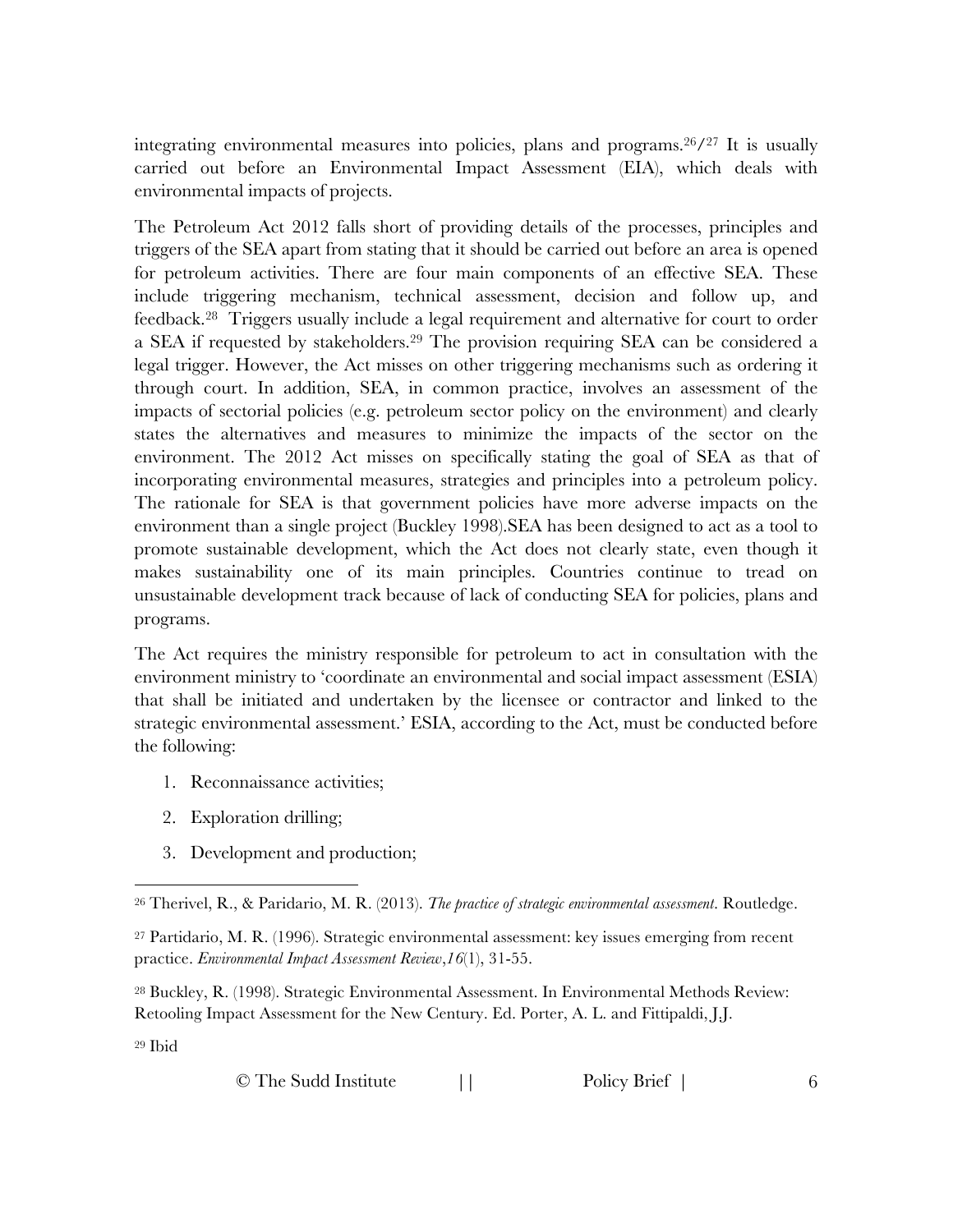- 4. Construction of transportation system;
- 5. Decommissioning;
- 6. And before any other activities that are likely to have a significant social or environmental impact.

Permits and licenses for the above activities cannot be issued unless an ESIA has been conducted to prove that the activities will not cause adverse environmental and social impacts. ESIA needs consultation with the public and local communities<sup>30</sup>. Apart from consultation with the public and local communities, ESIA must examine 'preliminary geological, geophysical and geochemical data and the actual and potential impact of petroleum activities on various interests in the relevant area, including local communities, the environment, sites of historical importance, trade, agriculture and other industries and past, present or potential conflict.'31

Results of SEA and ESIA must be published as notices in the governmental gazette and in 'any other appropriate means to inform interested persons as determined by the Ministry.<sup>'32</sup> The notice must specify the contract area, nature and scope of the activities and the public must be given 90 days to react to ESIA results and present their views to the ministry of petroleum. After the public reaction to ESIA results, the Petroleum Ministry must present the results along with the stakeholder views to the Oil and Gas Commission, which in turn must present them to the Council of Ministers to make a final decision after the consideration of environmental and social impacts of the proposed petroleum activities. Any decision made regarding the environmental and social impact of the proposed petroleum activities must be done in consultation with the environment ministry and published in the government gazette and other appropriate means. At the same time, the petroleum companies must 'conduct a comprehensive environmental baseline study that provides for an understanding of the existing environment in the contract area in which the activities referred to in subsection  $(59.2)$  of the Act are intended to take place.<sup>33</sup>

Petroleum companies, referred to as licensees or contractors, must 'prepare an environmental management plan (EMP) for the systematic implementation of the environmental requirements for the petroleum activities.'34 The EMP should be based on

- $32$  Sub section 60 (5)
- $33$  Sub section 59 $(3)$
- $34$  Sub section 60 (1)

 <sup>30</sup> Sub –section 60 (4b)

 $31$  Sub – section 60 (4c)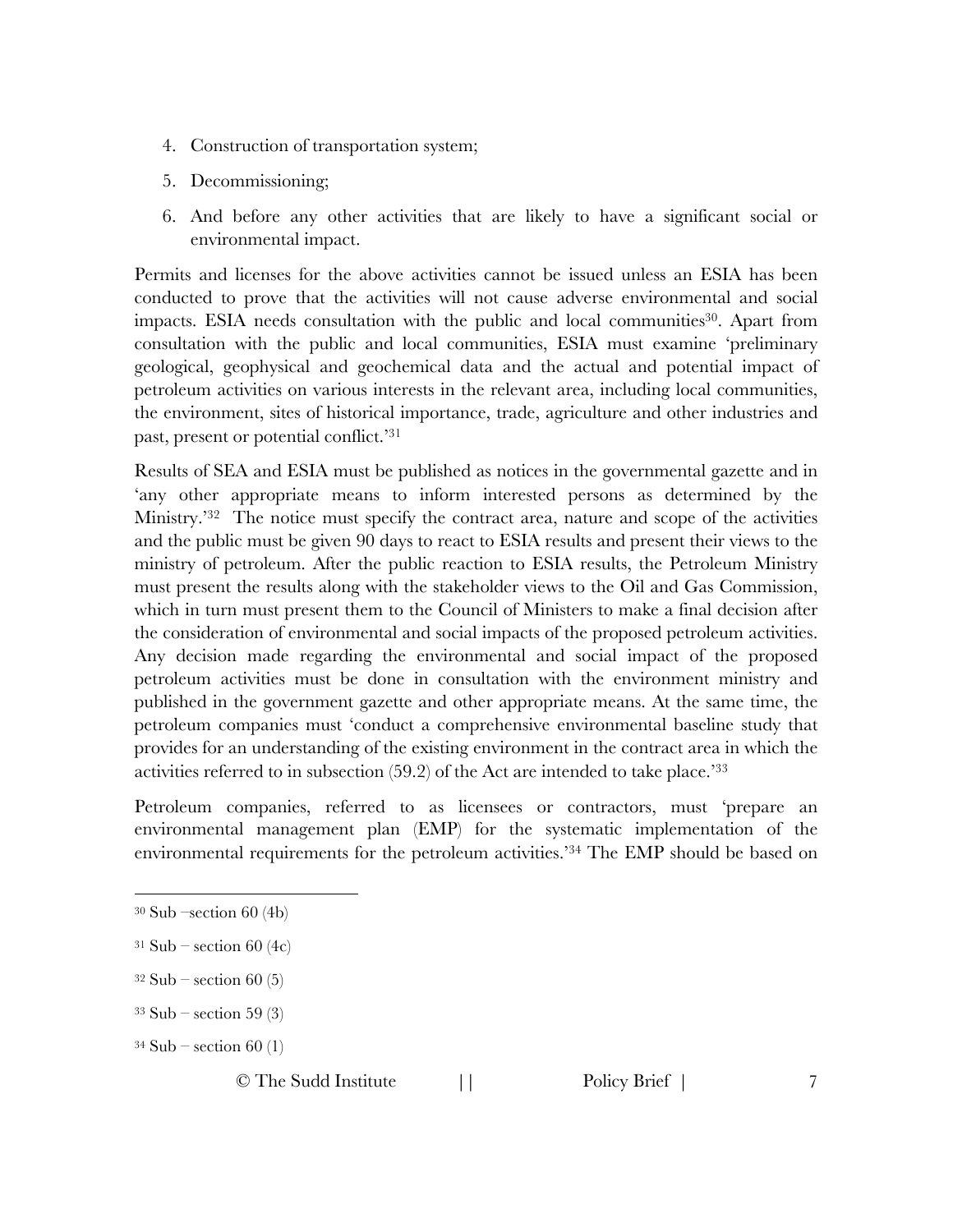relevant environmental and social impact assessments for the area. The plan must particularly do the following:

- 1. Provide a summary of the studies undertaken to identify environmental hazards and to evaluate environmental risks relating to the proposed activity;
- 2. Provide a description of the hazards that were identified and the results of the risk evaluation;
- 3. Provide details of the activity and measures that will be implemented to manage the hazards and risks identified and described above;
- 4. Provide measures for mitigating and remedying any pollution and pollution damage including measures for environmental protection and compensation of any affected persons;
- 5. Provide a list of all structures, facilities, equipment and systems critical to environmental protection and a summary of the system in place for their inspection, testing and maintenance;
- 6. Establish and implement effective and safe systems for disposal and treatment of waste and prevention of pollution resulting from petroleum activities in accordance with best petroleum industry practice;
- 7. Establish a system to track the source, transport and destination of potential hazardous waste from petroleum activities;
- 8. Establish review and audit systems to assess the state of the environment at intervals of time specified in the plan and institute the necessary remedial and improvement measures as a result of the review or audit;
- 9. And identify the person responsible within the licensee's or contractor's organisation for implementation and compliance with the plan.

In addition, the Act requires the companies to do the following:

- 1. Submit the environmental management plan to the petroleum ministry and the ministry responsible for the environment for review;
- 2. Disclose the plan to the affected communities;
- 3. Report to the communities periodically on any changes to the plan;
- 4. Pay for the performance of an environmental audit on the environmental management plan to be carried out by the environment ministry or an expert on its behalf.

```
© The Sudd Institute || Policy Brief | 8
```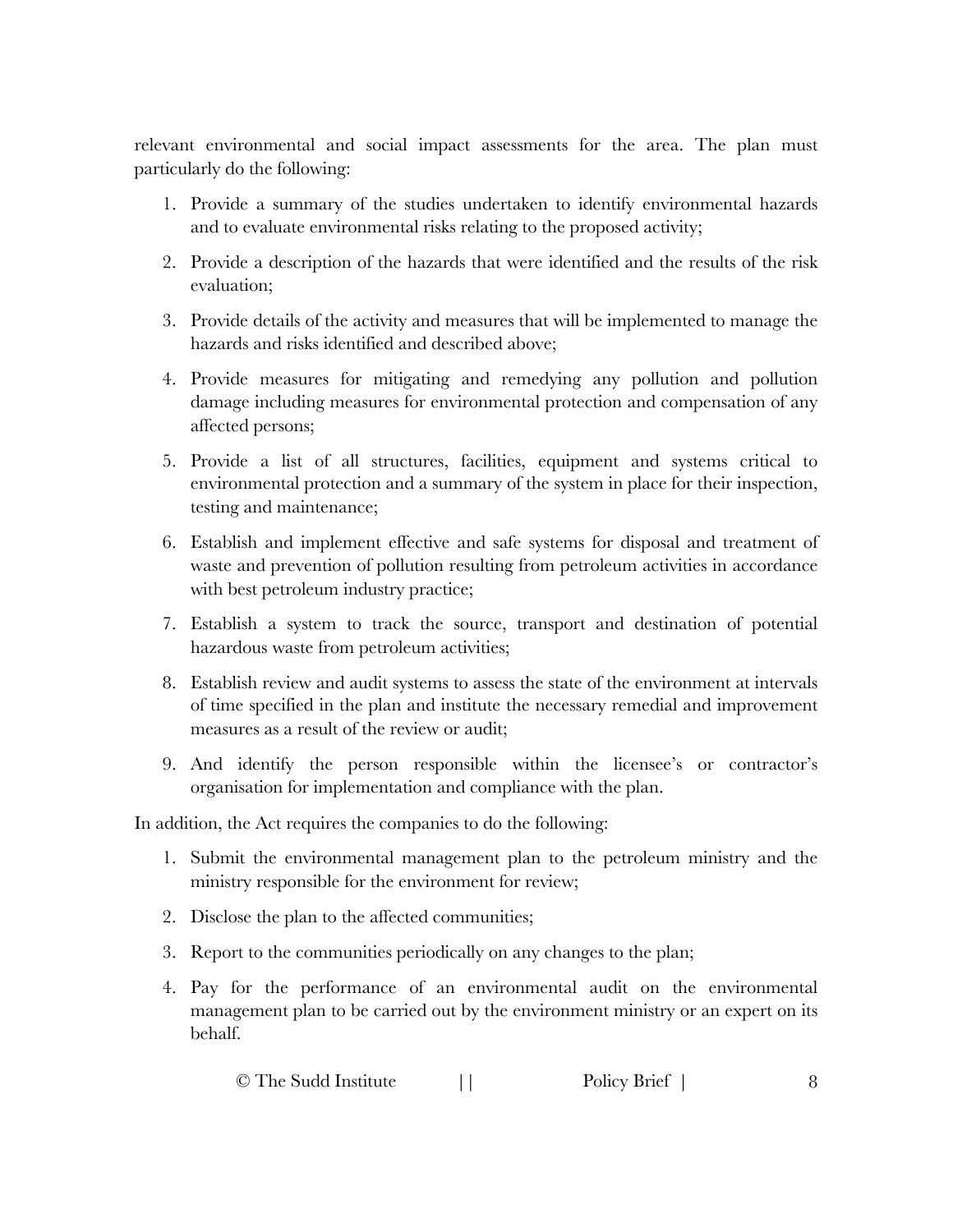5. Make annual reports to the petroleum ministry and the ministry responsible for the environment on implementation of the environmental management plan.

While this is considered an important legal milestone in South Sudan, the Petroleum Act, 2012 is silent on Environmental Management System (EMS), a tool that addresses the overall impacts of business operations that pose adverse environmental consequences. Although the Act provides for an EMP, this tool is considered adequate only at a project level. Based on the ISO's 14001 standards, the EMS contains almost the same requirements needed of the EMP.

As well, the Act stipulates that petroleum companies are liable for pollution damage.35 In this case, companies can either be held jointly or individually liable for the pollution caused.36 Most importantly, legal action must be brought before a court against liable petroleum companies to compensate for pollution damage.37 The petroleum companies must establish two types of funds, namely a pollution damage fund and a contingency fund. The former is required to be used to clean up and rehabilitate a site where the pollution has occurred and the later needs to be used 'to meet the costs of restoration and for compensation for any persons whose income or livelihood is damaged whether temporarily or permanently, through fault or not.<sup>38</sup> The contingency fund is more like an emergency preparedness fund and is therefore expected to be available at any time, with the proof of its existence submitted to the Petroleum Ministry.39

The last aspect of the Act is the requirement for creation of implementation regulations by the Petroleum Ministry. Noticeable are regulations on environmental management system, waste management and environmental and social impact assessment. The Act gives the Petroleum Minister the power to enact regulations to enforce the Act. However, another shortcoming of the Act is its failure to provide a framework including the time framework for the enactment of these regulations.

The Act restricts flaring and venting,<sup>40</sup> actions, which if effectively controlled, can reduce the emissions of greenhouse gases, which cause climate change. However, the Act does not have measures on how the petroleum sector can adapt to climate change, particularly to

<sup>39</sup> Ibid

40 Section 33

 $35$  Sub – section 61 (1)

 $36$  Sub – section 61 (2)

 $37$  Sub – section 61 (3)

 $38$  Sub – section 54 (4)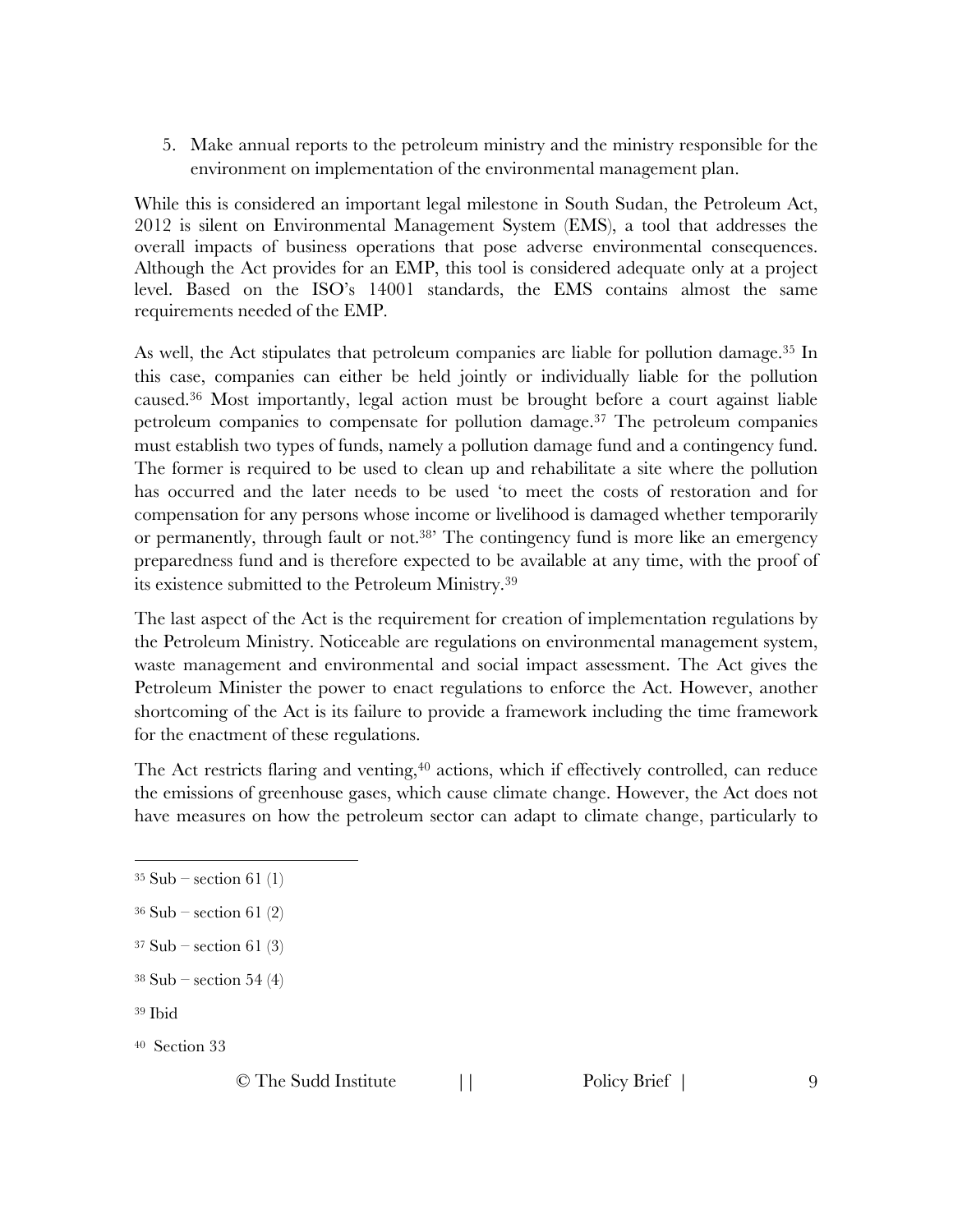the sector's infrastructure vulnerability to climate induced floods and how oil producing communities can cope with such shocks and stresses. The phrase climate change is not mentioned anywhere in the Act let alone measures for adaptation. Flaring and venting are not mentioned among the areas for which the minister can make regulations. These gaps can be addressed by incorporating a climate change section in the Act or by enacting a climate change and emissions control regulation, which lays out emission limits, emission reporting and investment in clean and less emission intensive technologies, among others.

In addition, the Act does not have a provision on cumulative effects assessment (CEA). CEA addresses combined effects of past, present and future human actions.41 Examples of cumulative effects in South Sudan would include air pollution from the petroleum projects combined with pollution by diesel powered electricity plants and deforestation by petroleum access road, combined with deforestation resulting from trees cutting for firewood and agricultural activities, among others. EIA focuses on a single project and does not look at the effects of these other actions. The CEA achieves that by addressing the project's effects as well as the impacts of other activities. Although it has its own challenges, including scoping difficulties, it has become a common best practice in environmental assessments, and should therefore be incorporated into the Act and a regulation should be created for it.

## **III. Assessment and Results**

We developed questionnaires, which were administered to key officials from the Ministry of Petroleum, Mining and Industry, Ministry of Environment, and Nile Petroleum Corporation. The questions were structured in form of a 'yes' or a 'no,' where a *yes* stands for confirmation of enforcement of a particular legislative requirement and a *no* stands for an absence of enforcement of that legislative requirement. The answers were coded and analyzed to determine the extent of the enforcement. Tables 1 and 2 provide the results.

*Table 1: Levels of Enforcement of Environmental Standards in the Petroleum Sector*

| Enforced<br>standards | 23%    |
|-----------------------|--------|
| Unenforced            | $77\%$ |

 <sup>41</sup> Hegmann, G., C. Cocklin, R. Creasey, S. Dupuis, A. Kennedy, L. Kingsley, W. Ross, H. Spaling and D. Stalker. 1999. *Cumulative Effects Assessment Practitioners Guide*. Prepared by AXYS Environmental Consulting Ltd. and the CEA Working Group for the Canadian Environmental Assessment Agency, Hull, Quebec

| © The Sudd Institute |  | Policy Brief |
|----------------------|--|--------------|
|----------------------|--|--------------|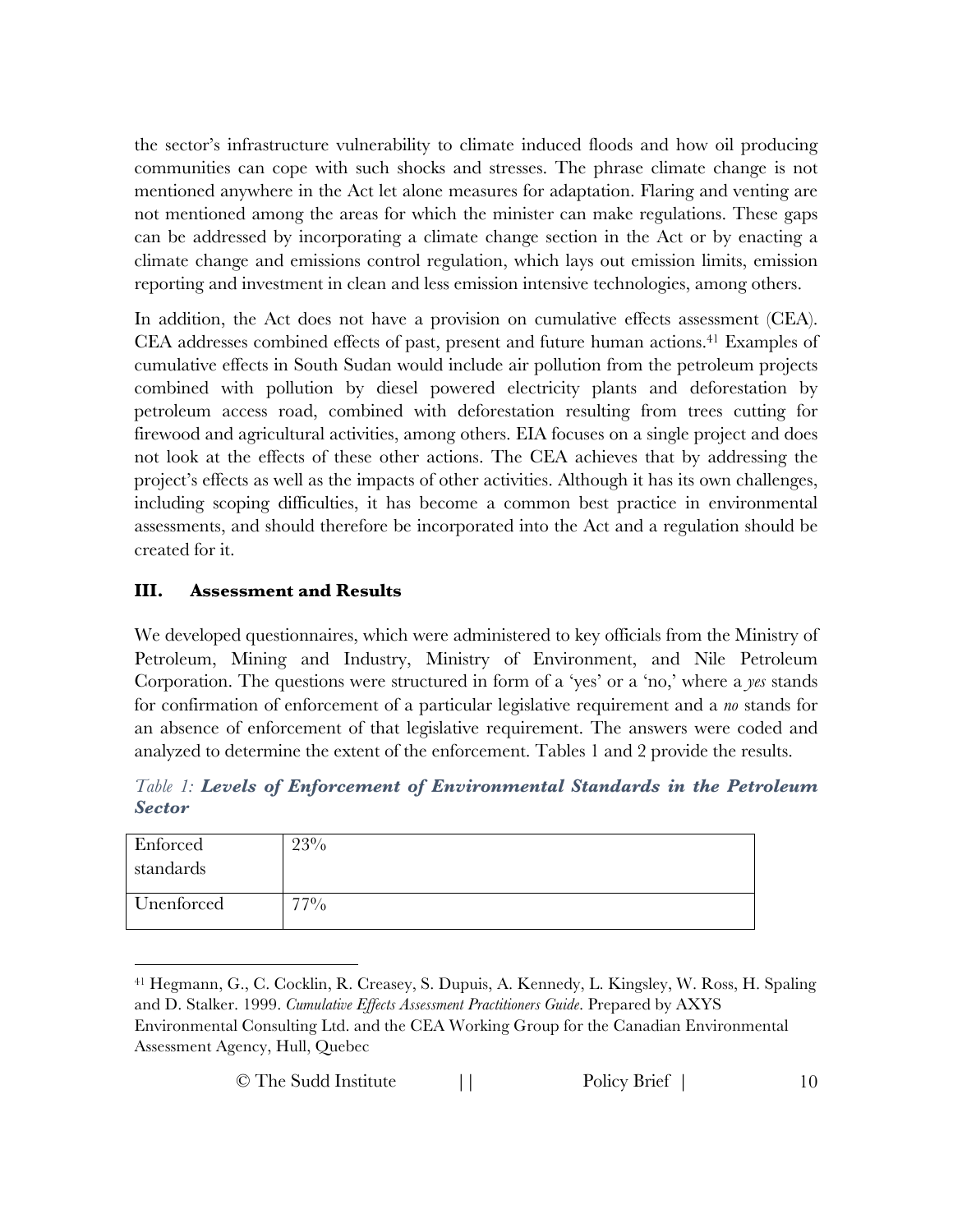| uus<br>ш. |  |
|-----------|--|
|           |  |

*Table 2*: *Extent of Enforcement of Environmental Standards in the Petroleum Sector*

| EMS          | 29%   |
|--------------|-------|
| EMP          | $0\%$ |
| $EMTP$ $0\%$ |       |
| EAs          | 38%   |
| EPF          | 50%   |
| ER           | 20%   |
| $\mathbf{L}$ |       |

Key:

EMS = Environmental Management System

EMP= Environmental Management Plan

EMTP =Environmental Management Transparency Practices

EAs = Environment Assessments (which include EIA, SIA, SEA, Environmental Audit and Baseline Assessment, among others)

EPF = Environmental Protection Funds

ER =Environmental Regulations

Only 23% of the environmental standards have been enforced (see table 1). None of the enforced standards<sup>42</sup> is in reference to the Petroleum Act 2012. So the environmental provisions have barely been enforced and this could partly be one of the main reasons the environmental degradation has continued. There is zero implementation of EMP in noncompliance with the Act while EMS has been implemented by 29%. The EMS' finding is in line with the international best practices, as this is not stipulated in the Act. The three operating companies, namely Dar Petroleum Operating Company (DPOC), Sudd Petroleum Operating Company (SPOC) and Greater Pioneer Operating Company (GPOC) have EMS documentations, which have been submitted to the Petroleum Ministry. However, the same documentations have not been submitted to the Ministry of Environment for a review as required under the Petroleum Act, 2012. DPOC has documentation of EMS audit, which was released on June 1, 2011 and submitted to the Petroleum Ministry. However, there are no documentations showing EMS audit for SPOC and GPOC. In addition, there are no records of annual reports on the implementation of

<sup>&</sup>lt;sup>42</sup> We use the term standards in general reference to both requirements in the Act and other best practices the companies have implemented. Some of these standards were implemented under Sudan's laws when the country was still one. We include them as part of the standards, which have been enforced while noting that they were not implemented under the Act passed in 2012.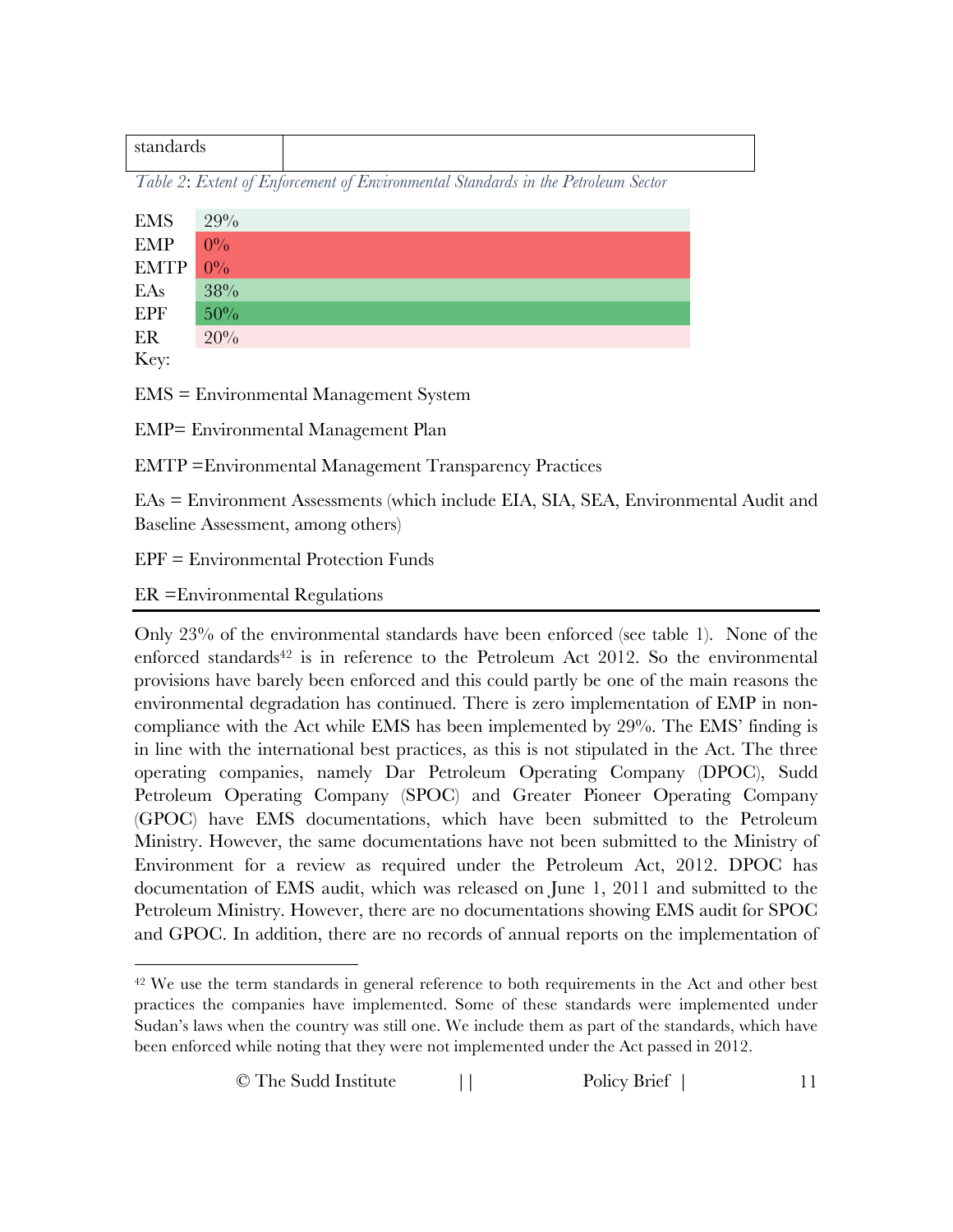the EMS. The Ministry of Petroleum blames any non-compliance on delays in passing the national environmental bill.

Environmental assessments have been implemented by 38%. Although these assessments are required in the Petroleum Act 2012, they were carried out before the Act became operational in 2012. Therefore, it is important to note that no environmental assessments (e.g. EIA, environmental and social audit etc.) have been carried out so far as required by the 2012 petroleum law. All of the three operating companies had conducted environmental impact assessments (EIA) for their current petroleum blocks before exploration and drilling, oil development and production, and construction of transportation systems. However, there are no records available indicating EIA documentations (reports) for decommission and reconnaissance activities. There are also claims that Comprehensive Environmental Baseline Studies (CEBS) and SEA have also been conducted before the current petroleum activities but there are no documentations available at the petroleum ministry to show these requirements have been met. Reports of two EIAs for SPOC's and GPOC's blocks in Unity state are not available except DPOC's EIA report for the blocks in Upper Nile State, which was prepared by the University of Khartoum's Institute of Environmental Studies for the Petro –Dar Operating Company.

There is a zero level enforcement for environmental management transparency practices (EMTP). For example, SEA, ESIA, CEBS, EMP, EMS and oil spills, incidents and leakage, have not been disclosed to the public and the communities as required by the Act. No measures have been taken against non-compliance in disclosing the above to the communities and the public.

There are no regulations on EIA, SIA, decommissioning, waste management, pollution damage fund, contingency fund and decommissioning fund. Absence of the above regulations up to this point is a violation of the Act. However, the Petroleum Minister has finally signed the EMS/EMP regulation<sup>43</sup>. This only constitutes  $20\%$  of the

<sup>©</sup> The Sudd Institute || Policy Brief | 12 43 The new regulation, entitled Petroleum Health, Safety and Environmental Management System and Plans Regulation, 2015, is considered a bold step towards improving the environmental performance in the petroleum industry. Among other things, the regulation requires petroleum companies to submit EMS/EMP to the petroleum ministry 60 days before commencing petroleum activities. The companies are required to submit EMS/EMP for existing petroleum activities no later than 90 days from the date the regulation comes into existence. The regulation lays out requirements for EMS/EMP. However, there are no clear degrees of penalties should the companies fail to abide by the requirements of the regulation. Its signing took place on the 31 March 2015 about 12 days after this paper was presented to stakeholders composed of civil society, members of the National Legislative Assembly, Petroleum Ministry officials and officials of the petroleum companies. During the discussions, the petroleum ministry and relevant government institutions were urged to speed up the enactment and signing of this regulation as one of the steps towards ensuring full environmental protection from the petroleum activities and therefore, the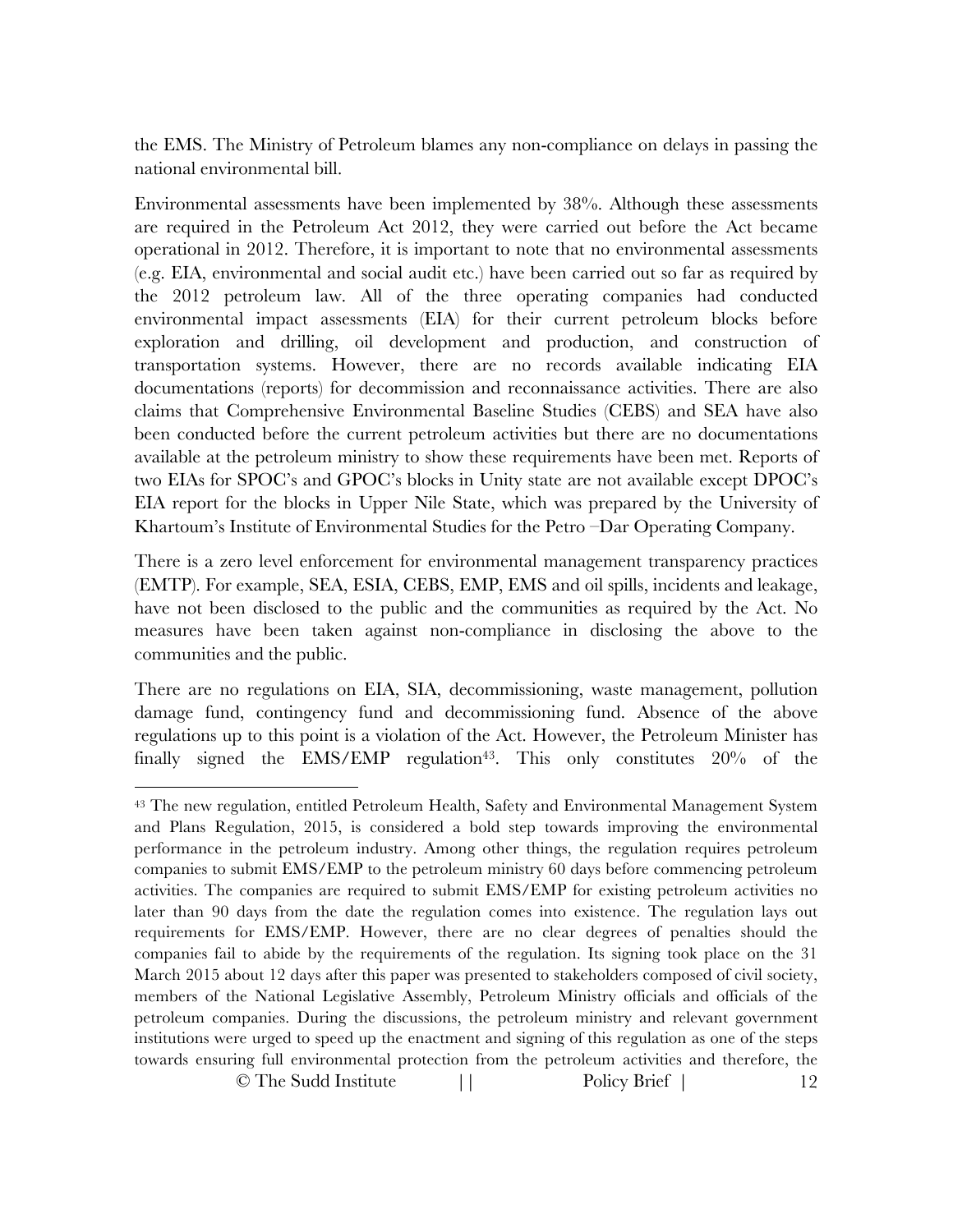implementation of the section, which requires regulations on these areas. It took a very long time for this regulation to be finalized and signed because of stiff bureaucracy. For example, the Petroleum Ministry submitted the draft to the Ministry of Justice on May 8, 2014, for review and was just sent back about ten months later for signing at the end of March 2015. There have been concerns from the Petroleum Ministry officials that the stiff bureaucracy caused by sending draft regulations to the Justice Ministry for review and approval is hampering the speed in which the ministry can enact regulations.

There are claims of establishment of contingency fund, decommissioning fund and pollution damage fund but there are no proofs that these funds have been established. Officials interviewed admitted that petroleum-operating companies have caused pollution damage but they have not been held accountable. Mitigation measures against environmental impacts, according to Petroleum Ministry, have been put on paper but the petroleum-operating companies have not been able to put them into practice. The Petroleum Ministry has been able to establish a joint ministerial committee between the Ministry of Health and the Ministry of Petroleum. The committee's objective is to establish the facts and recommend appropriate measures to correct the environmental impacts. The committee's work has been hampered by the ongoing conflict.

Challenges put forward as hindering proper implementation of the environmental provisions in the Petroleum Act 2012 and other international best practices include:

- **Shutdown of the oil operations in 2012:** The Act was passed in 2012 when the oil operations were shut down. When the operations resumed, it did not take long before the ongoing civil war erupted and this has distracted the government's efforts to implement the requirements in the Act;
- **Insecurity due to the ongoing civil war:** The war has worsened environmental conditions as some oilfields have been abandoned without cleaning of leakages and spills. The conflict has made it difficult to prioritize environmental protection as the focus has been on military and political efforts related to the war;
- **Delay in the enactment of overall national environmental law and in establishment of an independent and technical environmental body:** Absence of overall national environmental legal framework and competent and

 $\overline{a}$ 

© The Sudd Institute || Policy Brief | 13

petroleum and justice ministries deserve acknowledgement for speeding up the enactment and signing of this important regulation. Apart from this regulation, the country still needs regulation on petroleum waste management (including requirements and technological specifications for produced water treatment), EIA, decommissioning and unambiguous penalties and fines for any violations, among others.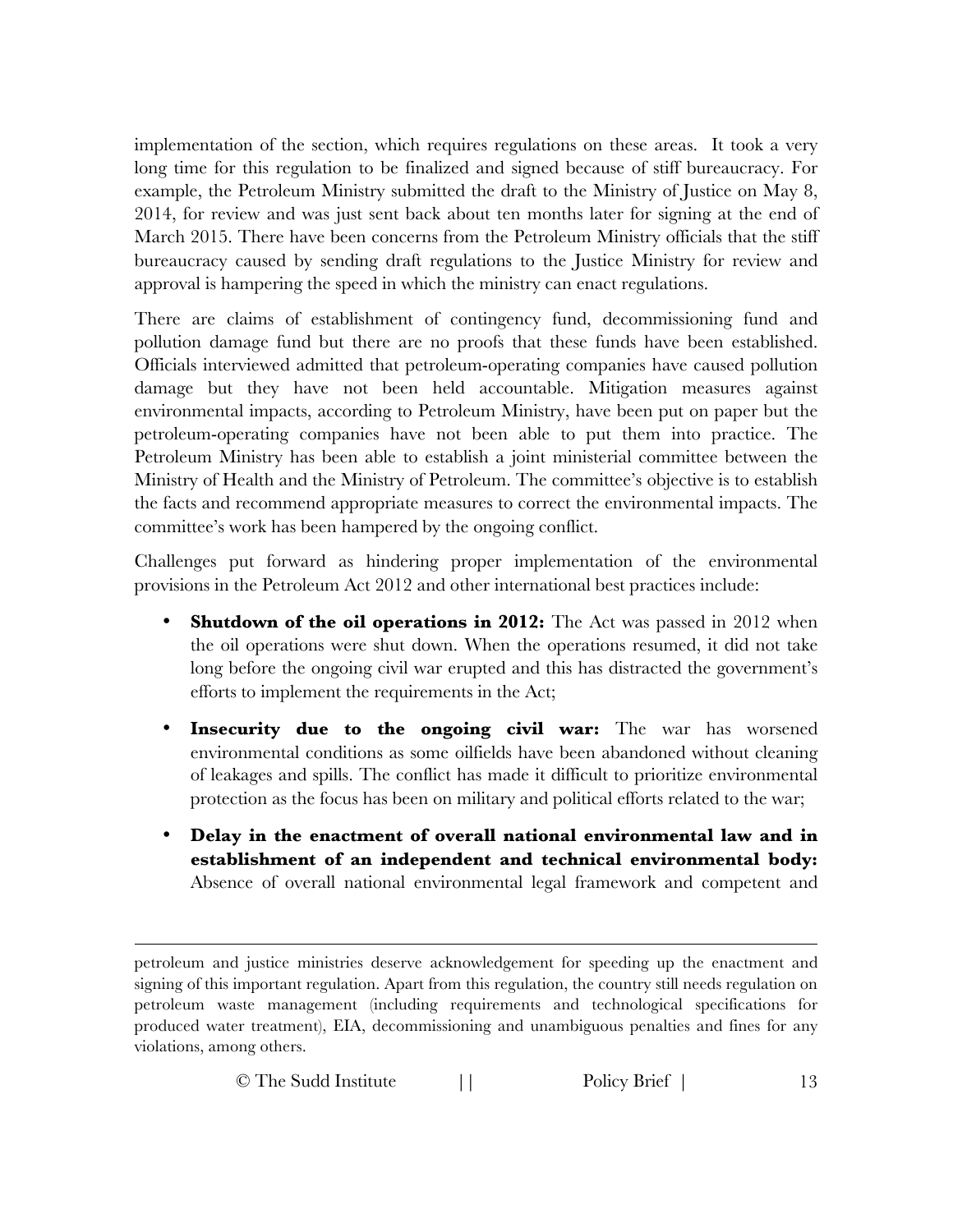independent environmental regulatory body are some of the main challenges cited as responsible for lack of full environmental protection in the petroleum industry;

- Lack of awareness among communities about their rights and the danger of petroleum environmental impacts. The point is that if the communities were aware, they would have put efforts and negotiated with companies and the government on how to protect the **environment and the people;**
- **Employment of non – specialized and technical personnel**: officials interviewed cited lack of specialized and technical health, safety and environmental personnel as an impediment to full environmental protection in the petroleum industry;
- **Non-existence of political will:** due to lack of political will to prioritize environmental protection, little effort has been made to enforce necessary measures including implementing the Act;
- **Deficiency of transparency** in disclosing pollution, leakage and spills by operating companies: companies get away with pollution because of lack of transparency in disclosing it to the government and the communities so that necessary actions can be taken;
- **Absence of cooperation between institutions:** HSE departments at the companies, Ministry of Petroleum and Ministry of Environment have very little cooperation;
- **Player cum referee (conflict of interests):** It has been stated that one cannot be a player and a referee at the same time, referring to the fact that the petroleum ministry manages both the petroleum production and its impacts on the environment. As a result, environmental protection has easily been neglected in pursuit of maximum petroleum production as this is the main mandate of the ministry. Therefore, most officials interviewed want an independent environmental regulatory body to regulate the petroleum environmental impacts;
- **Insufficient cooperation between the Ministries of Environment and Petroleum:** The Ministry of Environment does not sometimes know what the Petroleum Ministry is doing to address petroleum environmental impacts. Officials interviewed said sometimes the Environment Ministry officials are not allowed to get access to the oilfields unless permitted by the Petroleum Ministry;
- **Lack of openness by petroleum companies to stakeholders**: For example, nobody is allowed to visit the fields and get access to information unless given a permission by the Ministry of Petroleum;

© The Sudd Institute || Policy Brief | 14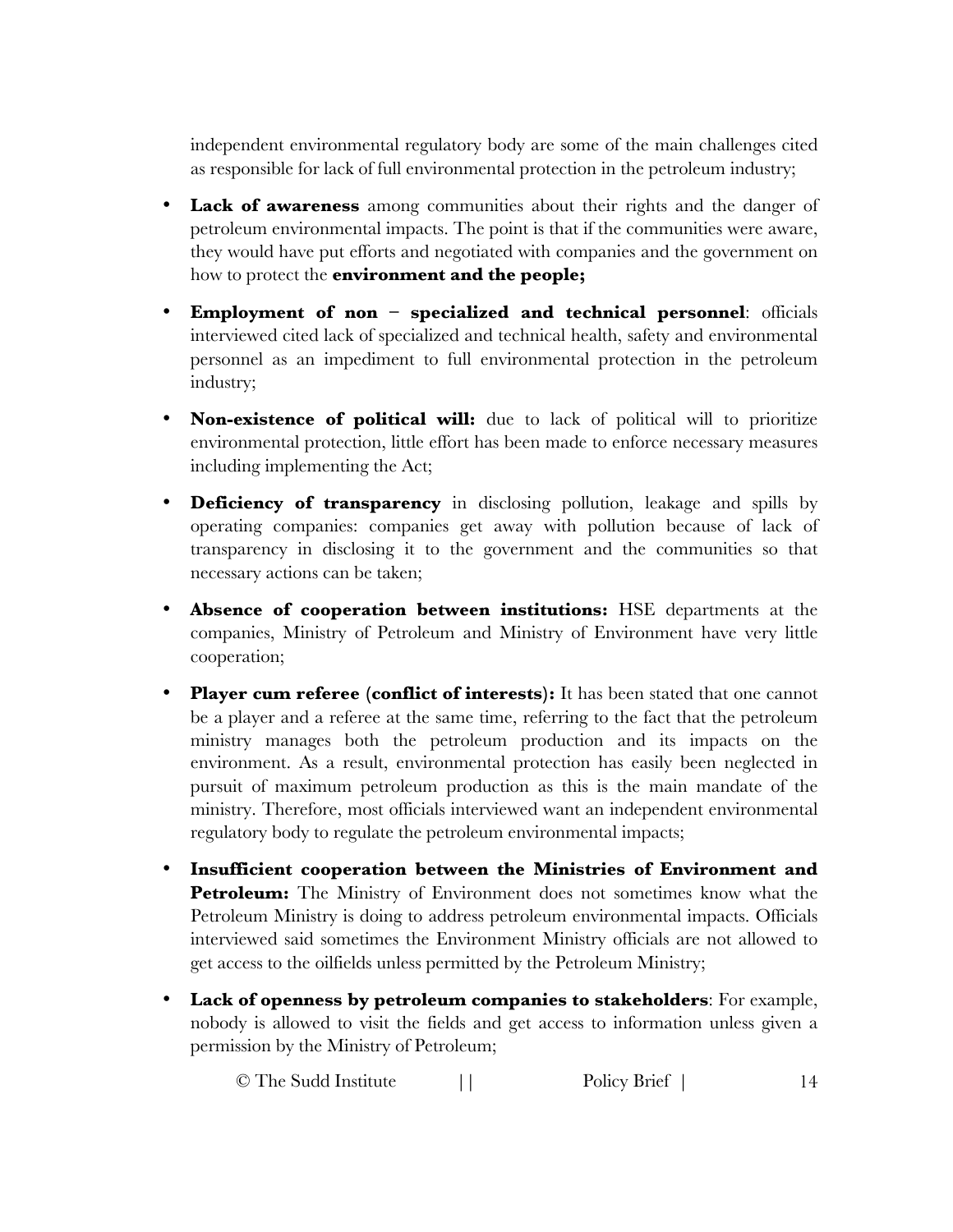• **Absence of regular monitoring:** Sometimes there are no resources to independently monitor the activities, as the government has to rely on companies for facilitation.

Government officials from the ministries responsible for petroleum and environment suggest a number of solutions to overcome these challenges**.** These include:

- Cooperation between HSE departments;
- Transparency in disclosing environmental incidents;
- Effective collaboration with stakeholders;
- Collaboration between Ministries of Environment and Petroleum as environmental issues cannot be solved by a single ministry;
- Comprehensive legal framework on the environment that can establish, among others, an independent environmental regulatory body.

## **IV. Conclusion and Recommendations**

In conclusion, environmental provisions in the Petroleum Act 2012 have not been implemented and this could partly be one of the main reasons environmental degradation has continued. Only 23% of the standards, which have no reference to the Petroleum Act, 2012, have been enforced. Some of the factors cited as responsible for lack of implementation include shutdown of oil operations in 2012, ongoing civil war, nonexistence of political will, absence of a comprehensive national environmental law and deficiency of environmental awareness which provides conducive atmosphere for the petroleum companies to focus on cutting costs at the expense of implementing stringent environmental standards. We, therefore, recommend the following to the government and petroleum companies:

- 1. Petroleum companies should submit past EIA, CEBS, and Audit and SEA reports to the Petroleum Ministry.
- 2. The Petroleum Ministry should in turn disclose and publish these documents as required by the Act.
- 3. The Petroleum Ministry in collaboration with Environment Ministry and companies should carry out a comprehensive social and environmental audit as required in section 100 (8) of the Act and rehabilitate, clean up degraded areas and compensate victims of the impacts. Availability of past EIA and CEBS reports will be crucial in conducting this audit.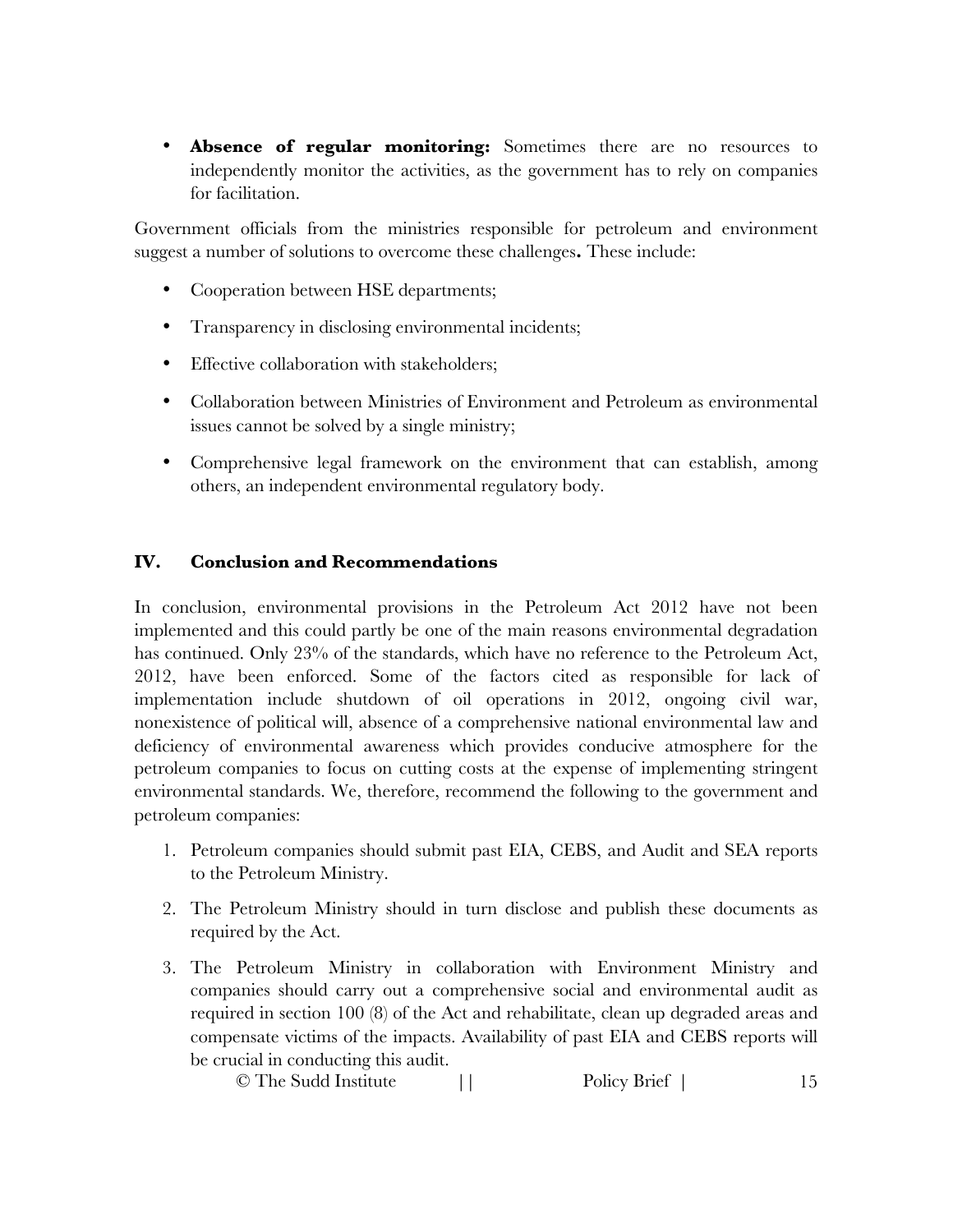- 4. The responsibility of supervising, monitoring and regulating environmental matters in the petroleum industry should be given to an independent and technical environmental regulatory body. This requires speeding up the enactment of the national environmental bill to create an independent environmental authority. Coordination and cooperation between the Ministry of Petroleum and the Ministry of Environment should be improved.
- 5. The Act should be amended to include provisions on EMS, greenhouse gases limit, greenhouse gases reporting requirements, CEA and framework on clean technology specifications to reduce the industry's negative impacts.
- 6. The government should prioritize and enact regulations on EIA, climate change and emissions control, waste management, pollution damage fund, contingency fund, oil wells decommissioning plan and fund, greenhouse gases, and clean technology specifications for the industry.
- 7. The government should open up access to information by making it easy for civil society, community members and researchers to have access to the oilfields to help the government monitor and document environmental conditions and provide mitigation measures accordingly.
- 8. The government should order the petroleum companies to start implementing section 60 of the Act and newly signed EMS/EMP regulation by:
	- a. Developing EMS/EMP;
	- b. Submitting the EMS/EMP to the Ministry of ¨Petroleum;
	- c. Submitting the EMS/EMP to the Ministry of Environment for review and approval;
	- d. Disclosing the EMS/EMP to communities in oil producing areas;
	- e. Submitting annual reports about the EMS/EMP;
	- f. Conducting an audit on the EMS/EMP.

References

Bol, M.B. (2014). Scrutiny of South Sudan's Oil Industry: Oil Industry's Impact on Land Use Patterns in Upper Nile State.

Eccles, R. G. (2007). Reputation and its risk. *Harvard Business Review*, 104 -114.

| © The Sudd Institute | Policy Brief |  |
|----------------------|--------------|--|
|----------------------|--------------|--|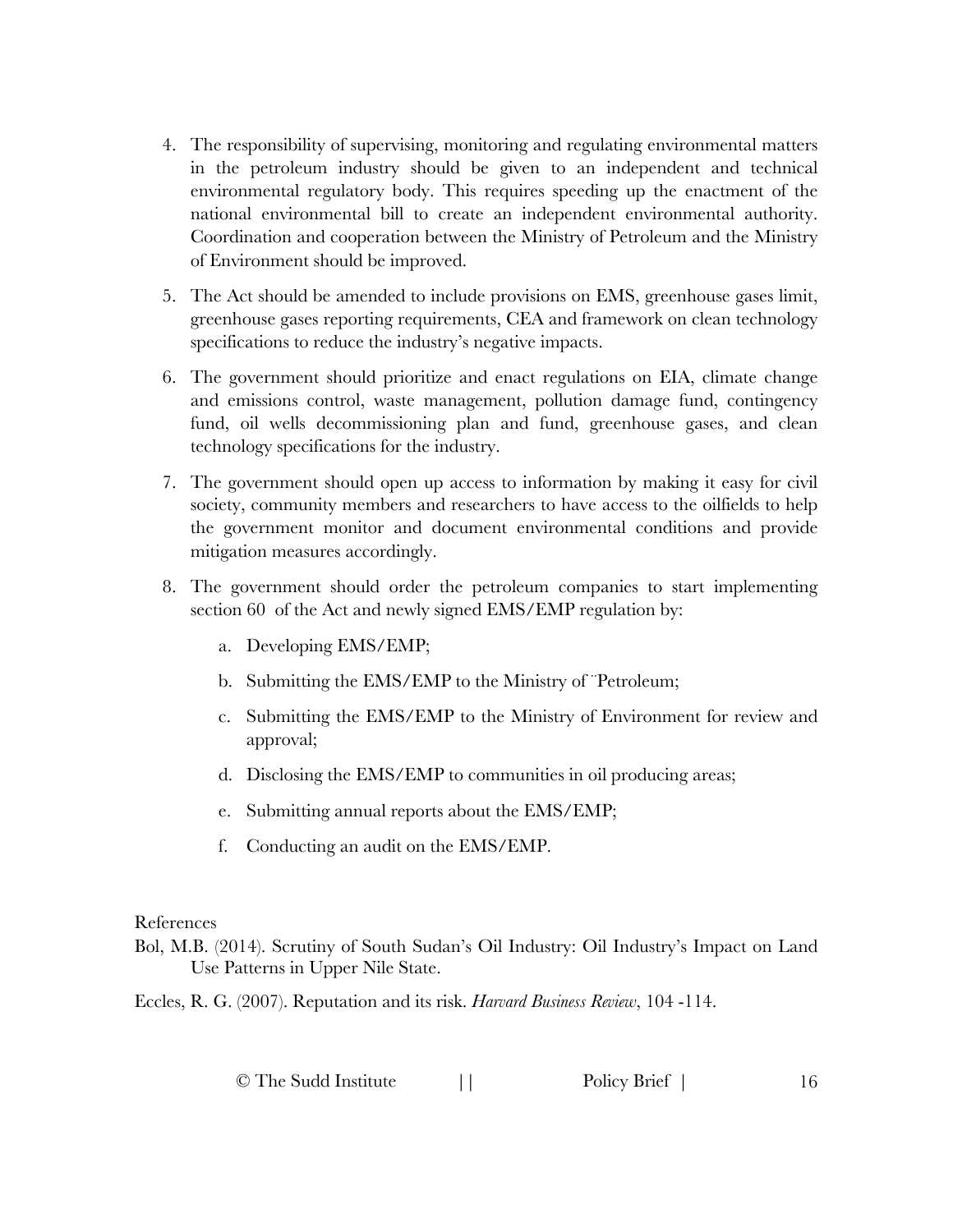- Esty, D.C. and Winston, A.S. (2006). Green to Gold: How Smart Companies Use Environmental Strategy to Innovate, Create Value, and Build Competitive Advantage.New Haven: Yale University Press.
- Institute of Environmental Studies, University of Khartoum. (n.d). EIA for Northern Upper Nile Oilfields controlled by DPOC.
- Partidario, M. R. (1996). Strategic environmental assessment: key issues emerging from recent practice. *Environmental Impact Assessment Review*, *16*(1), 31-55.
- Patey. L. (2012). Lurking beneath the surface: Oil, environmental degradation, and armed conflict in Sudan. In High-Value Natural Resources and Peacebuilding, ed. P. Lujala and S. A. Rustad. London: Earthscan.
- Petrodar Operating Company (DPOC) (2011). Report of PDOC HSE MS Audit.
- Petroleum Act 2012. (2012). Laws of South Sudan: 1-51.
- Rueskamp, H., Ariki, J., Stieglitz, K. and Treskatis, C. (2014). Effects of Oil Exploration and Production on the salinity of a Marginally Permeable Aquifer System in the Thar Jath, Mala and Unity Oilfields, South Sudan.
- Shadbegian, R., & Wolverton, A. (2010). Location decisions of US pollution plants: theory, empirical evidence and consequences. *International Review of Environmental and Resource Economics*, 1-49.
- Therivel R, Wilson E., Thompson S., Heaney D., Pritchard D. (1992), "Strategic Environmental Assessment", Earthscan Publications, London, U.K., 19-20.
- Therivel, R., & Paridario, M. R. (2013). *The practice of strategic environmental assessment*. Routledge.
- Buckley, R. (1998). Strategic Environmental Assessment. In Environmental Methods Review: Retooling Impact Assessment for the New Century.Ed. Porter, A. L. and Fittipaldi, J.J.

#### **About Sudd Institute**

The Sudd Institute is an independent research organization that conducts and facilitates policy relevant research and training to inform public policy and practice, to create opportunities for discussion and debate, and to improve analytical capacity in South Sudan. The Sudd Institute's intention is to significantly improve the quality, impact, and accountability of local, national, and international policy- and decision-making in South Sudan in order to promote a more peaceful, just and prosperous society.